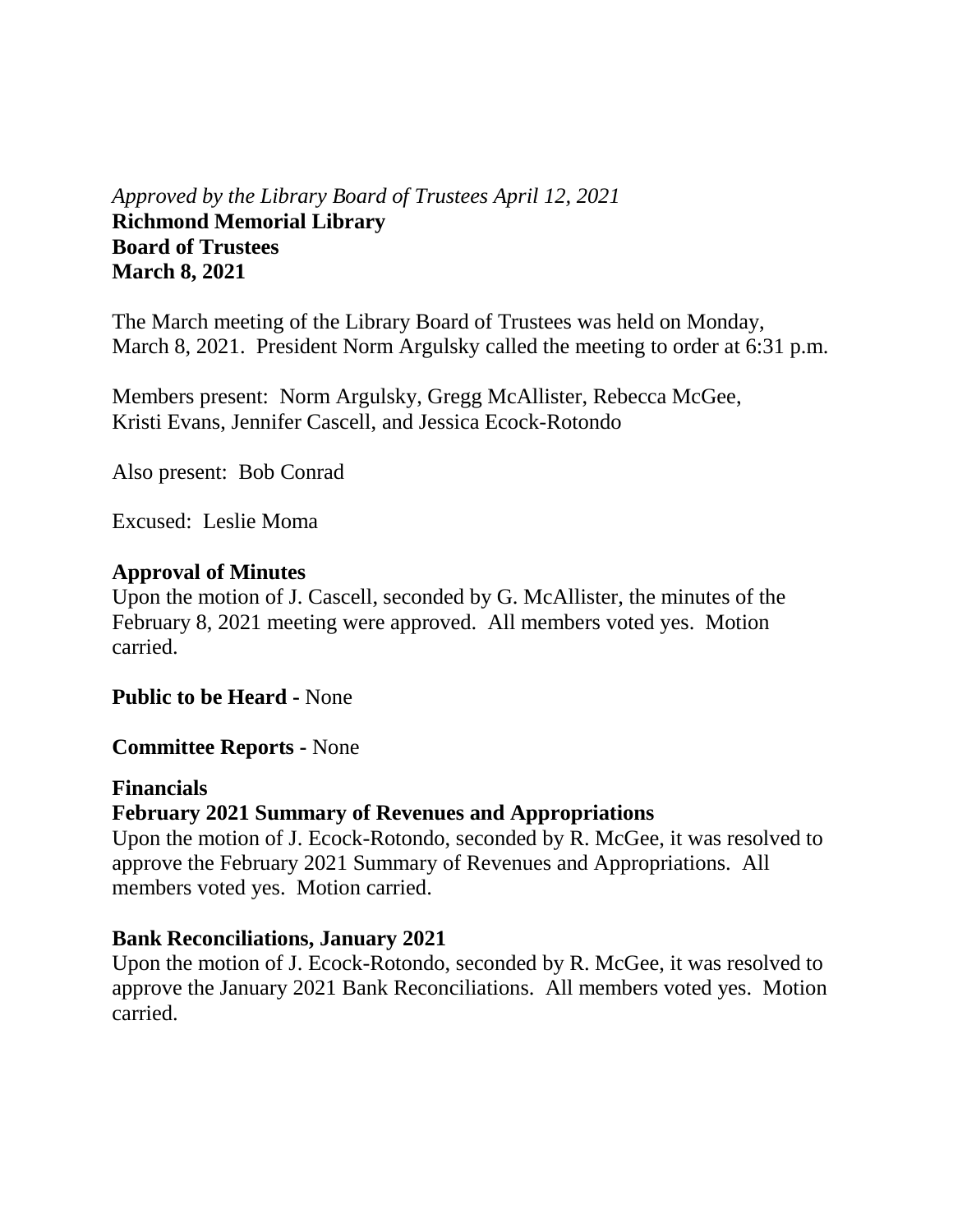# **Approval of Invoices for Payment**

Upon the motion of J. Ecock-Rotondo, seconded by R. McGee, it was resolved to approve the manual checks on Warrant 54. The amount of \$1,028.90 was received by Proflex Administrators LLC for February Health Care costs. All members voted yes. Motion carried.

Upon the motion of J. Ecock-Rotondo, seconded by R. McGee, it was resolved to approve the payment of \$3,096.72 on Supplemental Warrant 48. All members voted yes. Motion carried.

Upon the motion of J. Ecock-Rotondo, seconded by R. McGee, it was resolved to approve the payment of \$13,971.40 on Supplemental Warrant 50. All members voted yes. Motion carried.

Upon the motion of J. Ecock-Rotondo, seconded by R. McGee, it was resolved to approve the payment of \$42,110.20 on Warrant 53. All members voted yes. Motion carried.

#### **Communications**

# **Peter Casey, Del Plato & Casey Law Firm**

Attorney Peter M. Casey, a partner of DelPlato Casey Law Firm LLP, expressed interest in the vacant library attorney position. His proposal was discussed.

# **James Simonds, library patron/Appended: Borrowing Materials Policy**

A letter from patron James Simonds was discussed.

Upon the motion of N. Argulsky, seconded by J. Ecock-Rotondo, it was resolved to allow Mr. Simonds to pay \$10.00 to clear his library card. All members voted yes. Motion carried.

# **Old Business**

# **Appointment of a Library Attorney**

Upon the motion of R. McGee, seconded by J. Cascell, it was resolved to appoint Attorney Peter Casey of DelPlato & Casey Law Firm to the position of Library Attorney. All members voted yes. Motion carried.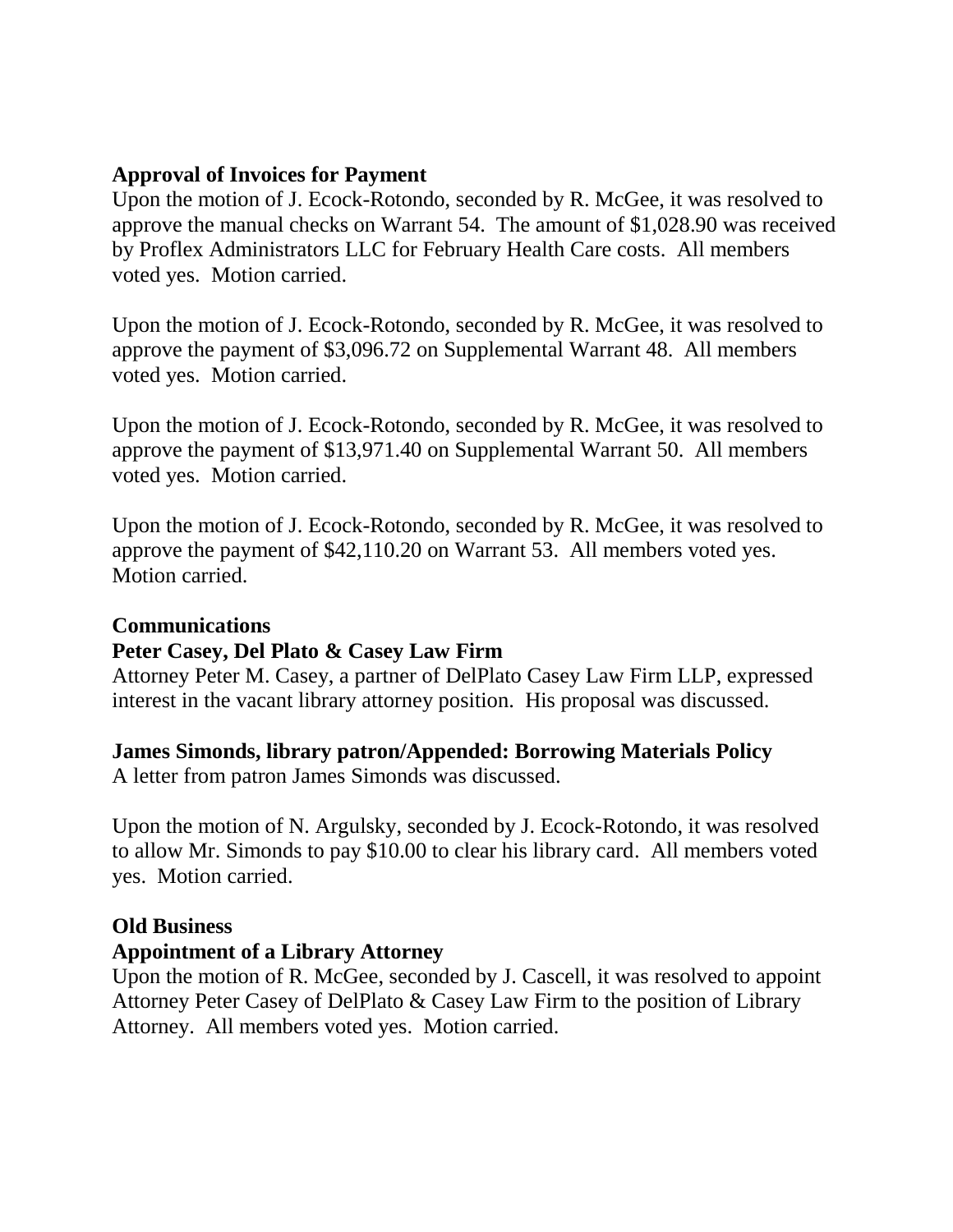#### **New Business**

# **Approval of the creation of a new Part Time Library Assistant position**

Upon the motion of G. McAllister, seconded by R. McGee, it was resolved to approve the creation of a new Part Time Library Assistant position. All members voted yes. Motion carried.

# **Resolution to nominate Andrea Fetterly for trustee of the Nioga Library System**

Upon the motion of R. McGee, seconded by K. Evans, it was resolved to nominate Andrea Fetterly for trustee of the Nioga Library System. All members voted yes. Motion carried.

# **Resolution Appointing Election Inspectors for May 6, 2021 Budget Vote/Trustee Election**

Upon the motion of G. McAllister, seconded by J. Ecock-Rotondo, it was resolved to approve the Resolution Appointing Election Inspectors for the May 6, 2021 Budget Vote/Trustee Election. All members voted yes. Motion carried.

# **Approval of Proposed FY 2021-22 Budget**

Upon the motion of J. Cascell, seconded by J. Ecock-Rotondo, it was resolved to approve the Proposed FY 2021-22 Budget as presented. All members voted yes. Motion carried.

President Norm Argulsky left the meeting at 7:11 p.m. Vice President Gregg McAllister took over.

# **Library Director's Report**

# **Reports from Librarians McCormack, Stryker Basile, Beardslee, Wood and Potera**

The Board reviewed monthly reports from Librarians Rita McCormack, Samantha Stryker Basile, Elizabeth Beardslee and Deborah Wood.

The Board also reviewed the Combined Youth Services Report from Librarian Sue Potera.

# **Library Statistics, January 2021**

The January 2021 Statistics were reviewed.